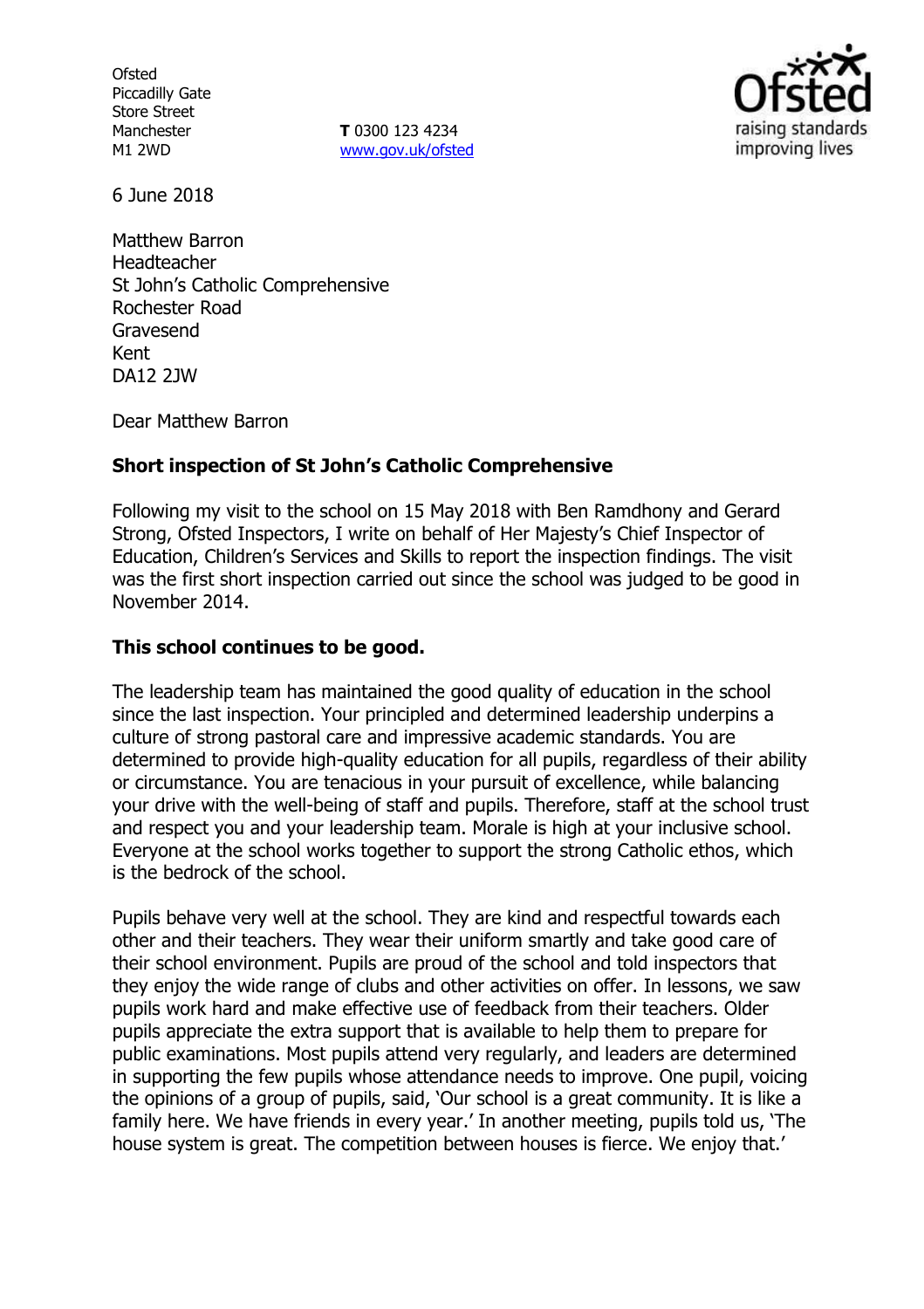

Since the last inspection, leaders have developed effective systems to monitor the quality of teaching closely and check how well it contributes to strong progress. As a result, you, together with the senior leaders and governors, have an accurate view of the school's many strengths and of where improvement is possible. For example, you know that most pupils continue to make strong progress in English, mathematics and science. You also know where you can make further improvement, such as in helping pupils make more rapid progress in geography and history.

Leaders track pupils' progress meticulously, so teachers can provide prompt and effective help for pupils who are at risk of falling behind. For example, pupils in key stage 4 who find mathematics difficult have extra lessons during the day and attend revision sessions with their parents and carers in the evening. Pupils told us that they find the lessons with the parents helpful and fun. Leaders' current assessment information and work we saw in pupils' books show that these pupils make rapid progress in mathematics.

However, your focus goes beyond ensuring that pupils leave with good examination results. Pupils' personal development and well-being, including careers education, have a high priority and are well provided for at your school. Leaders continue to support pupils, particularly those from disadvantaged backgrounds, once they finish Year 11. As result, all but a very few pupils successfully transfer to your highly successful sixth form or other colleges.

The sixth form is led strongly and provides an inclusive and encouraging environment where students enjoy learning. The carefully designed curriculum includes a wide range of academic and vocational courses that are well matched to students' abilities and aptitudes. As a result of effective academic and pastoral support, nearly all students complete their studies and make impressive progress in the sixth form. Students are successfully prepared for a wide range of higher education, apprenticeships and employment.

Governors provide strong challenge and support to you and other leaders. They visit the school regularly and analyse thoroughly pupils' progress. They have an accurate understanding of the school's strengths and of areas where improvement is needed, such as the progress of pupils whose circumstances make them vulnerable. Governors take a professional and reflective approach to their roles. They regularly attend relevant up-to-date training. Governors understand well the current financial challenges and are working effectively with you to ensure that the school continues to thrive.

Parents and pupils speak highly of the school, and nearly all parents who responded to Ofsted's online questionnaire, Parent View, would recommend the school to other parents. One observed that, 'The staff look after pupils exceptionally well here and they are very well supported.'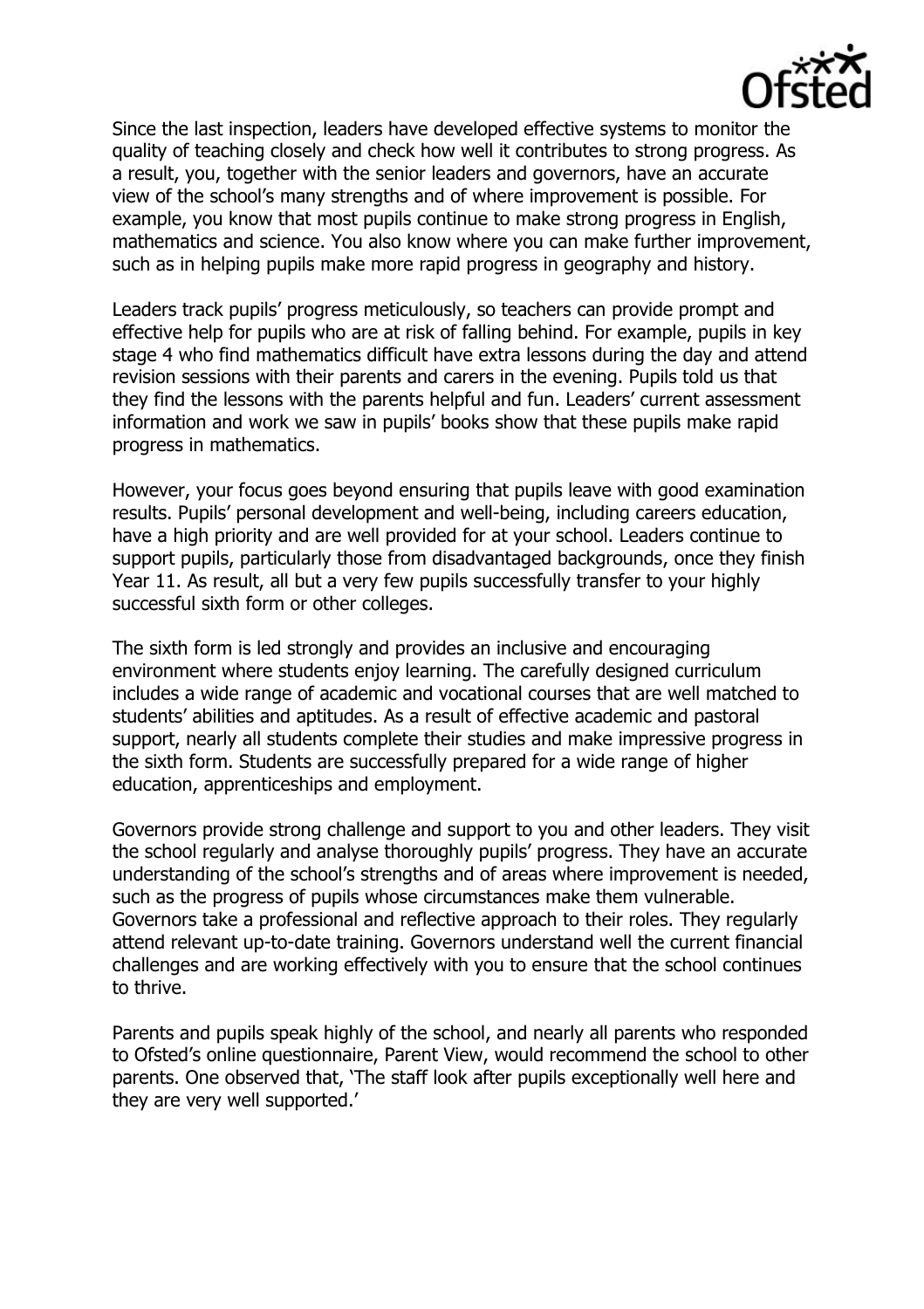

# **Safeguarding is effective.**

Leaders and governors have ensured that all safeguarding arrangements are fit for purpose and meet statutory requirements. Records are detailed, up to date and of high quality. Before appointing staff, leaders carry out all the required employment checks thoroughly. The staff at the school work effectively with parents and external agencies to support pupils whose circumstances make then vulnerable. Pupils' welfare is a high priority for staff, who are well trained and knowledgeable about the risks faced by young people.

The curriculum prepares pupils well for managing their own safety. Pupils said that they learn about how to keep safe and the importance of respecting the rights of others. The pupils that inspectors spoke to have a good understanding of staying safe online.

Pupils appreciate the concern that staff have for their safety and well-being. Pupils told inspectors that staff are approachable and that they know an adult they can turn to if they have concerns. Parents who responded to the online survey overwhelmingly agreed that their children feel safe and well cared for at the school.

# **Inspection findings**

- During the inspection, my colleagues and I focused on the following lines of enquiry: how well the curriculum meets the needs and abilities of all pupils; how successfully leaders have responded to the last inspection by improving the progress made by pupils, especially higher-attaining pupils; and the extent to which the progress of all disadvantaged pupils is improving.
- You have a thorough understanding of the varying needs and abilities of the pupils at your school. You identify correctly that many of your pupils arrive at the school with low attainment and they lack confidence. To help pupils overcome these difficulties, you have designed an innovative curriculum, which engages pupils in a range of vocational and academic subjects at key stage 3. As a result, most pupils quickly become more confident and make a determined effort to succeed. Leaders' current assessment information and the work that inspectors saw in pupils' books showed that pupils are making rapid progress at key stage 3 and that they are prepared well for their key stage 4 courses.
- You have correctly identified that some pupils would be better prepared for their next steps if they followed a more challenging curriculum at key stage 4. Therefore, you have acted purposefully to ensure that the curriculum and teaching provide more effectively for higher-attaining pupils. The proportion of pupils successfully taking a modern foreign language at GCSE is increasing. Leaders are very enthusiastic about introducing separate science at GCSE so that the most able pupils are better prepared for post-16 courses. Leaders recognise that it is too soon to evaluate these changes. However, teachers' current assessments and pupils' work that inspectors saw in lessons show that pupils are making rapid progress. Inspectors noted that pupils work hard in lessons and appear to be enjoying their key stage 4 courses.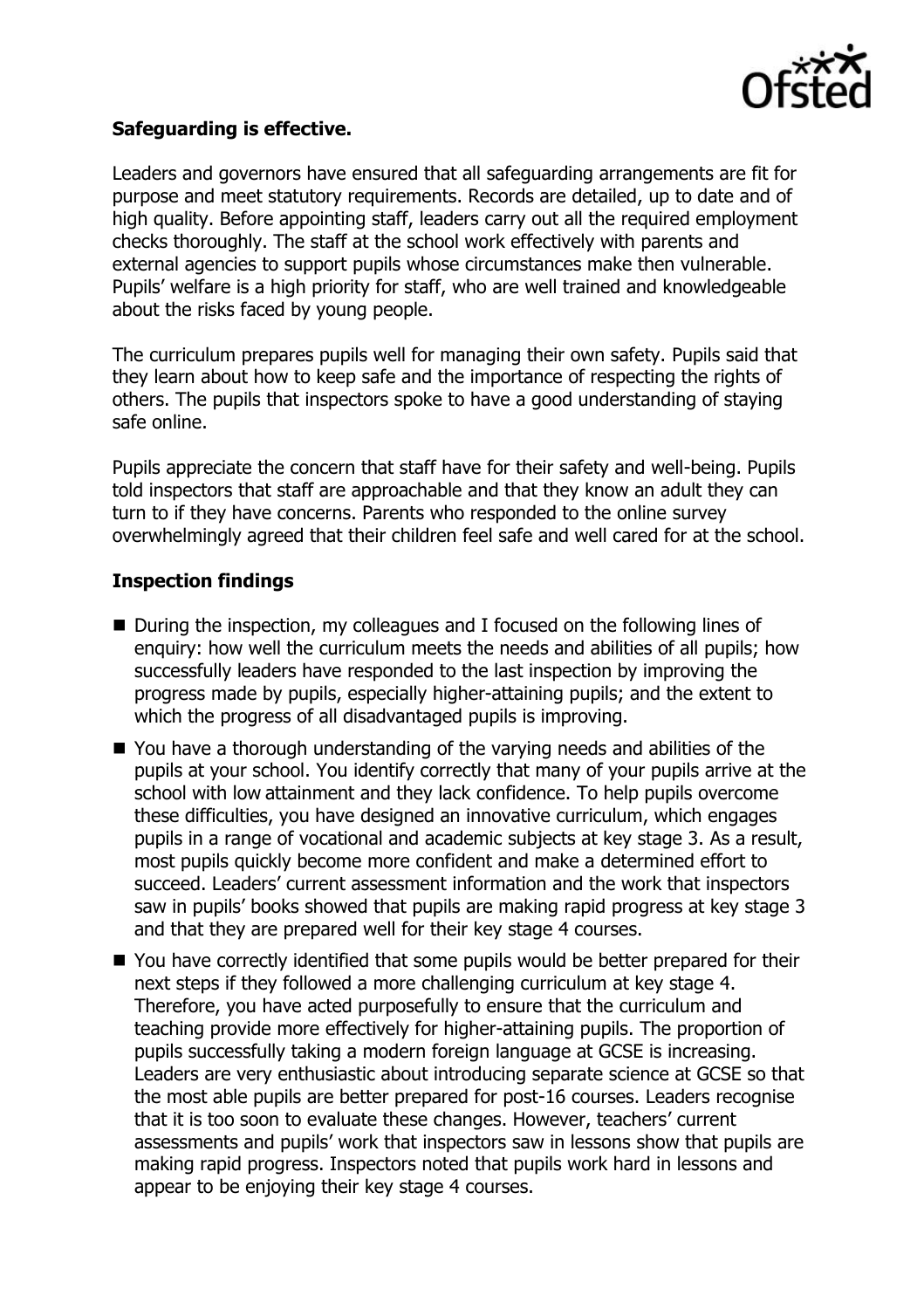

- At the time of the last inspection, leaders were asked to improve some aspects of teaching. Since then, leaders have developed effective approaches to training and developing teachers' skills. This training helps teachers plan effectively for the needs of pupils of varying abilities. Pupils now make consistently strong progress in most subjects. However, leaders are not complacent and recognise that further improvement is possible, for example in the humanities subjects.
- School leaders invest the pupil premium grant wisely to support the academic and personal development of disadvantaged pupils. Governors evaluate rigorously the effectiveness of leaders' actions to improve the progress of vulnerable pupils. From Year 7 onwards, disadvantaged pupils are helped to improve their reading, writing and mathematical skills. The progress of disadvantaged pupils is tracked regularly, and teachers give effective additional help if a pupil's progress slows. As a result, leaders' current assessment information and the work we saw in lessons show that the progress of most disadvantaged pupils is now more rapid than in the past. However, there are a few pupils whose circumstances make them particularly vulnerable who do not attend regularly and whose progress remains weak. Your determined efforts to improve their attendance and their academic progress are yet to be realised.

# **Next steps for the school**

Leaders and those responsible for governance should ensure that:

- $\blacksquare$  teachers continue to strengthen the support given to the small group of pupils whose circumstances make them particularly vulnerable, so that their achievement and attendance improve
- the recent curriculum developments are successful in accelerating pupils' progress.

I am copying this letter to the chair of the governing body, the director of education for the Archdiocese of Southwark, the regional schools commissioner and the director of children's services for Kent. This letter will be published on the Ofsted website.

Yours sincerely

Anne Turner **Ofsted Inspector**

### **Information about the inspection**

Inspectors met with you, leaders, governors and staff, and spoke to groups of pupils, both formally and informally. We visited lessons to observe pupils' learning, accompanied by senior leaders, and looked at the quality of work in pupils' books. My colleagues and I observed pupils at breaktime and lunchtime and as they left school. We considered documents about safeguarding, attendance, current pupils'